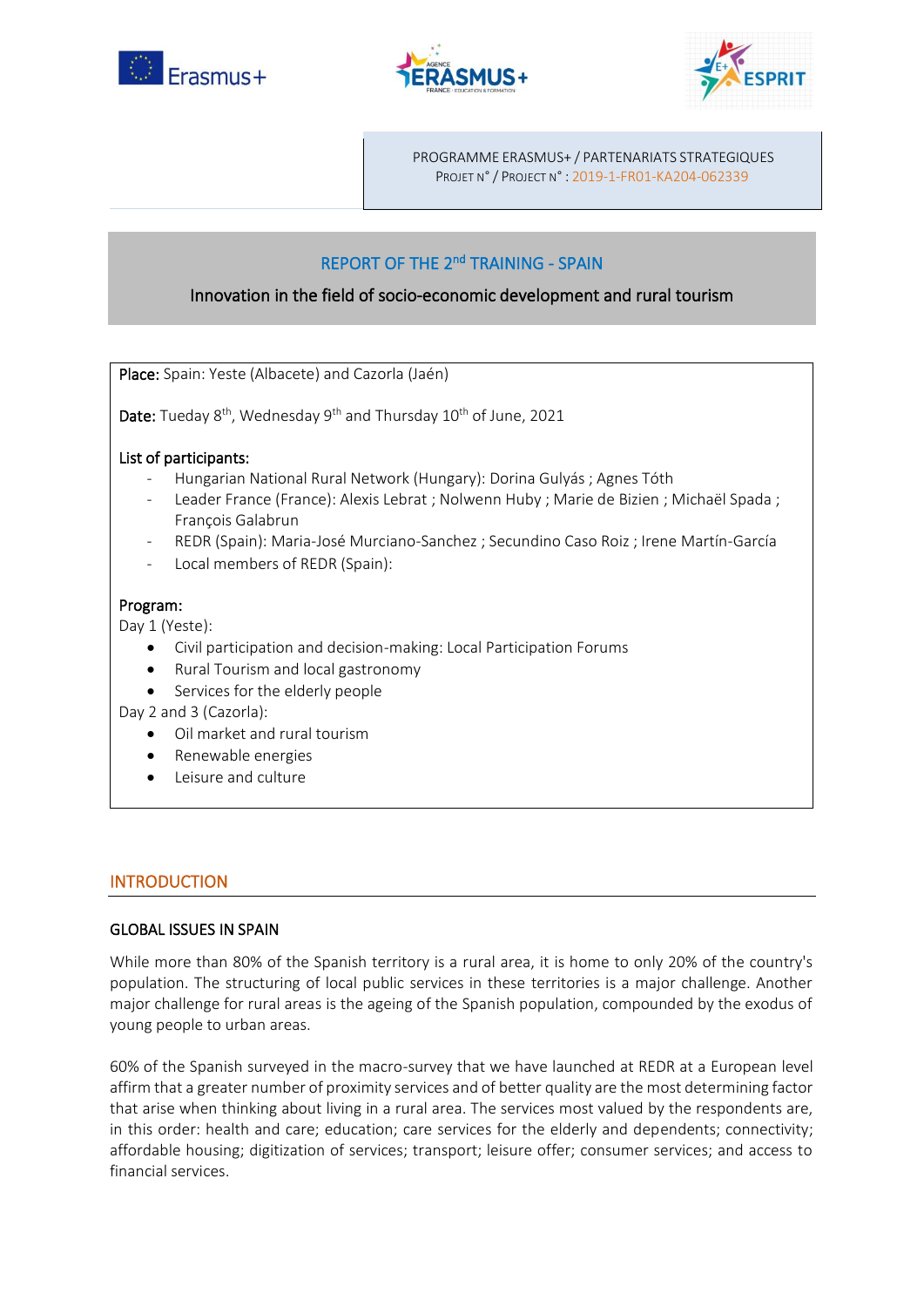





The aging of the Spanish population, one of the longest-lived in the world -only behind Japan- is also a huge challenge for rural areas, which do not have public structures designed for this situation. Likewise, the exodus of young people to urban areas multiplies this effect.

#### INNOVATION IN THE FIELD OF SOCIO-ECONOMIC DEVELOPMENT AND RURAL TOURISM

This ESPRIT training focused on several topics, all of them related with the resources of the region and the rural development strategies of the LAGs, which are very similar to each other since they share the natural environment where they are located: Natural Park of Sierras de Cazorla, Segura y las Villas.

On the one hand, rural tourism is a keystone in both territories and it functions as a tool to make visible the natural landscapes, flora and fauna. It dynamizes the economy and promotes job creation since with a wide range of economic activities linked with tourism, such as gastronomy, catering industry or hiking.



The olive culture is at the center of the productive activity in both regions and thanks to local initiatives, it has become another pillar for the revitalization of the region. Nowadays, apart from the agricultural production, there is a wide variety of activities linked with it, like the tasting of olive oil, the craft with olive wood or the biomass based on olive´s pit.

On the other hand, social services like care-services for elderly people or the promotion of culture have also been showed during the visits and it made visible how it is possible to combine an economic strategy with social initiatives for different groups of people. Care-services for elderly people, usually forgotten in public policies and market strategies are essential in order to build a cohesive society. Also, cultural dissemination through festivals or museums works as a tool to materialize the resources of the territory as well as to change the imaginary that society usually has in relation with rural areas. The promotion of culture encourages a stronger society and revitalize the environment.

Therefore, the main topic of this training was socio-economic development, since it focusses on different services that are offered in order to diversify the local economy as well as social initiatives that searches a cohesive society.

This ESPRIT training developed several topics, all of them related with the main resources of the region and the rural development strategies of the LAGs. The main topic of this visit was socio-economic development, since it focused on different services that are offered in order to diversify the local economy and encourage people to settle or stay in the town.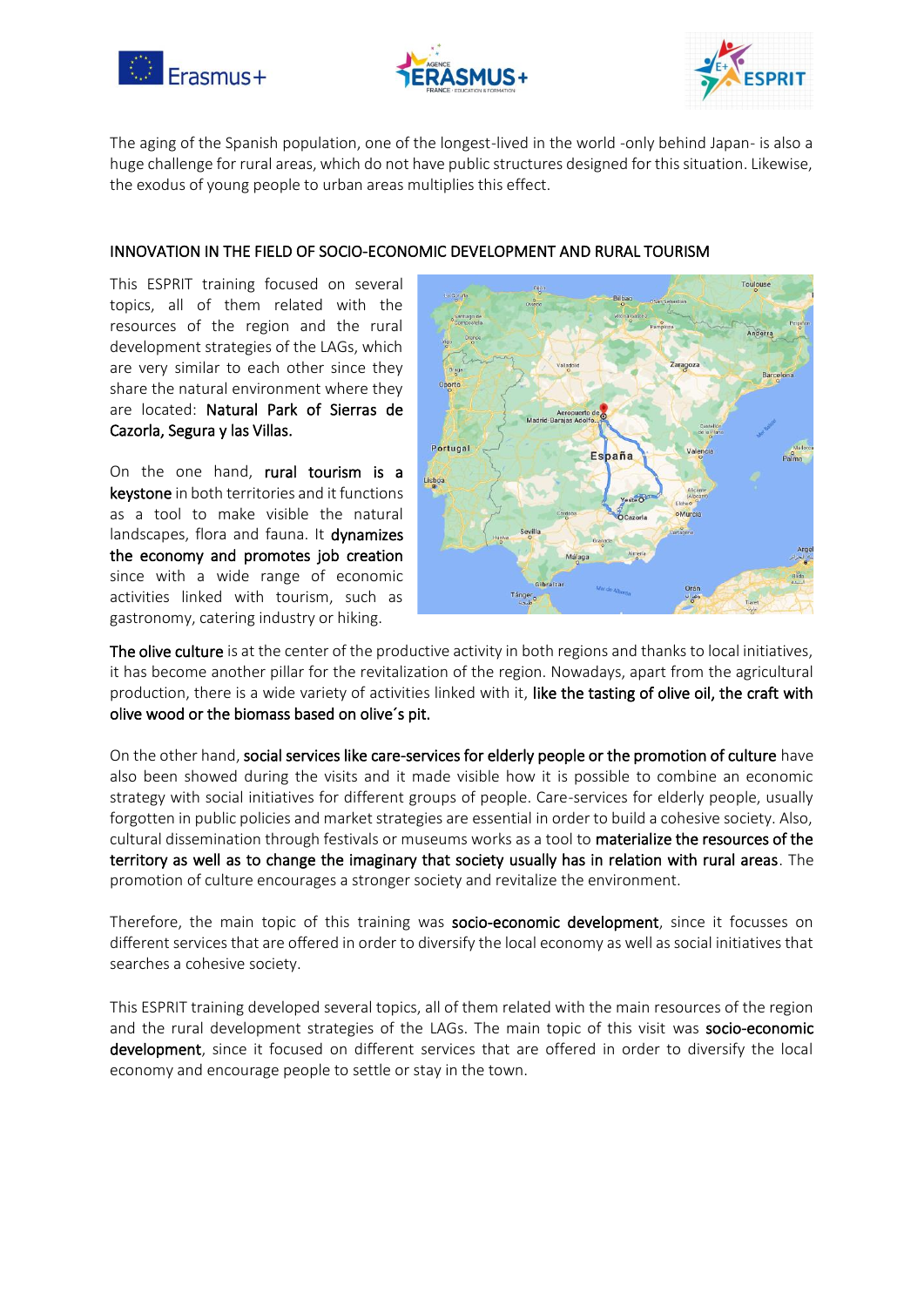





## REPORT

## YESTE, ALBACETE - DAY 1

Yeste is a town in Albacete with a population of approximately 2,600 inhabitants which lays in the western side of the magnificent environment of Sierra del Segura.

It faces the same problems as the rest of rural areas: depopulation and ageing. Nevertheless, Yeste offers a wide range of public services and activities which aims to dynamize the economy and society all along with sustainable development.



#### What we did in Yeste?

The European participants met the Local Action Group of the Sierra del Segura in the castle of Yeste, and discovered the work carried out during the last 25 years in the region.

The day began with the reception of all the participants by the president of the GAL Sierra del Segura, Cortes Buendía. After her, Jesús Ortega, president of RECAMDER, presented the great role of the new Depopulation Law in Castilla-La Mancha in the rural world. Next, Secundino Caso, president of REDER explained how important cooperation between countries is and how much can be learned from seeing projects and ways of working of the different local action groups both nationally and internationally.

Then, the European participants were able to learn about our way of working and managing funds with the complete intervention made by the local LAG manager Rafa Fernández, who highlighted the importance of Leader for the Sierra del Segura, making known its influence in the region.

José Manuel, GAL technician, presented the experience of the participation forums held in the region from 2008 to the present, which has led to the launch of interesting projects for our twelve municipalities.



In addition, they were able to learn first-hand through a table of experiences, some interesting projects developed in the region, through different groups, entrepreneurs, non-profit associations and city councils, such as:

- Creation of a network of Trails "Walk through Yeste" and via ferrata, carried out by the Yeste Tourism Association.
- Adaptation of facilities at Camping Rio Tus, carried out by Carlos Aguilar (manager of the campsite).
- Adaptation of a rehabilitation center for patients with a high degree of disability in its facilities, carried out by the Yeste Residence for the Elderly.
- Adapted computer center, adaptation of the vehicle for the disabled and a network of approved trails created in the vicinity of the urban area of Yeste, carried out by the Tindavar Association.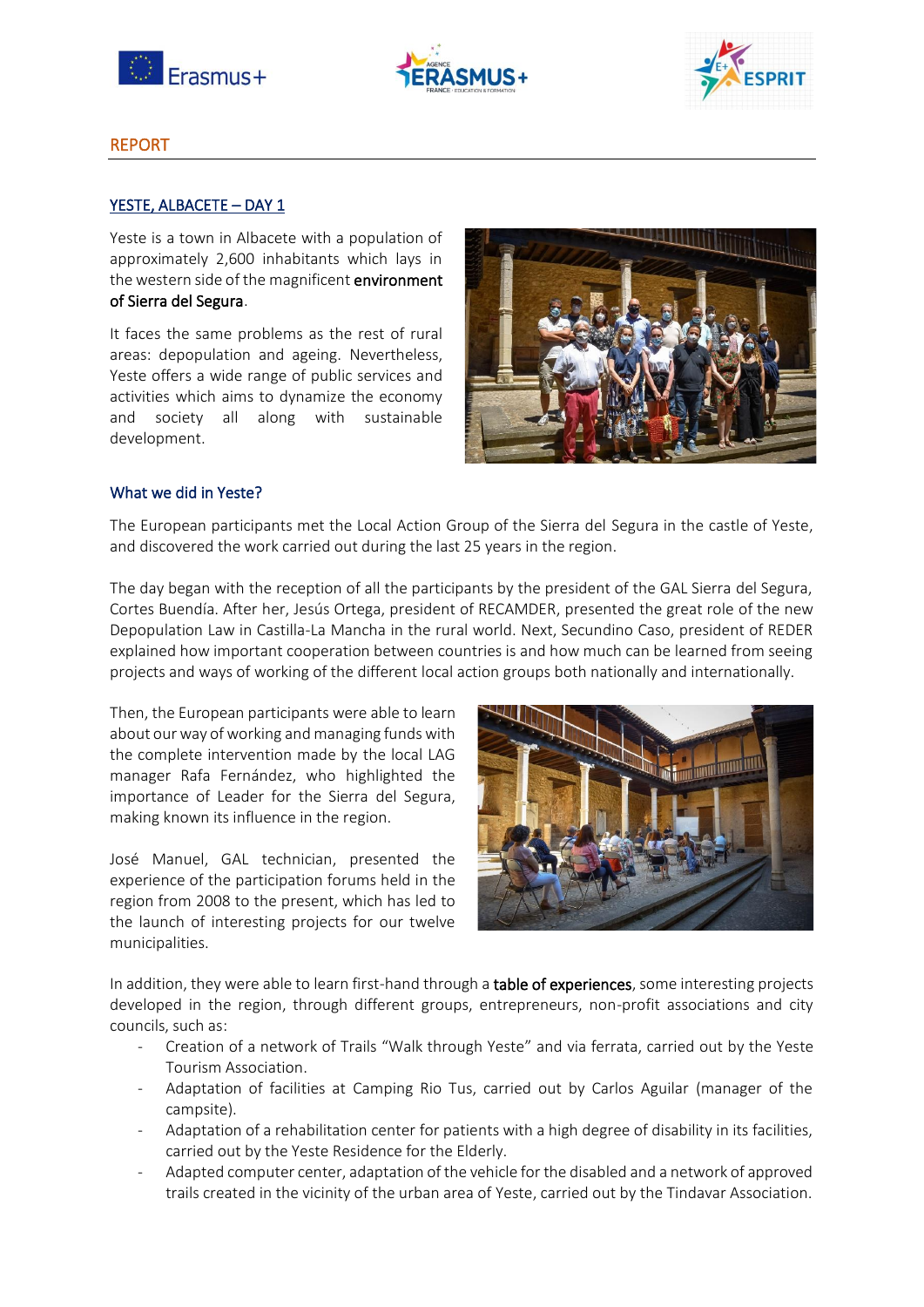





The Sierra del Segura Tourism Association presented the latest projects carried out in the Sierra del Segura and the great coordination work they are doing together with the local action group, with the creation of a Federation of Rural Tourism Associations in CLM.

The morning ended with the intervention of Luis LLopis, president of the Association Romeros de San Bartolomé, who explained the important project that the association carried out to create an interpretation center in the castle of Yeste and made a guided tour of the castle to all participants.

After lunch, the participants visited the Camping Rio Tus and saw the changes that have taken place in it thanks to the help of Leader managed by the Local Action Group and the surroundings in Collado Tornero, village of Yeste, where the next project of the Yeste Tourism Association will be developed very soon, an attractive semi-aquatic route.

# What we learnt in Yeste?

#### Civil participation and decision-making: Local Participation Forums

Civil involvement and their participation in decision-making are essential in order to have comprehensive approach for rural development and that is why it will be one of the main topics. Civil forums are one of the main pillars of LEADER, since it leads to a community-led initiatives, based on the needs and potential of the region.

#### Rural Tourism and local gastronomy

Rural tourism is another important stone for the development of the area, since it is located in a marvelous spot and it can dynamize the area as well as expand the opportunities for the population, since it works in several areas (gastronomy, promotion of the nature, catering...).

#### Services for the elderly people

Socio-economic development cannot be achieved without care services for the population, especially for the most vulnerable people. Elderly people are usually forgotten in the day-to-day life and most of the time they do not have the tools to adapt to new technologies and communications. It is essential to take care of these people, especially in rural areas, where they usually have a smaller supply of leisure activities, even if they constitute a high percentage of the population.

# CAZORLA, JAÉN - DAY 2 AND 3

Cazorla is a town in the southeast of Jaén, with approximately 7,500 inhabitants. It is located in the heart of Sierra de Cazorla and it is one of the landmarks of the region.

Cazorla, as well as Yeste, counts with a big amount of natural resources, all of them linked with the magnificent geography where it is. The Natural Park of the Sierras of Cazorla, Segura y la Villas is the largest protected natural area in Spain and in most countries of Europe.



This nature area includes most of the Sierras de Cazorla y Segura Biosphere Reserve, designated by the UNESCO in 1983. The Cazorla, Segura y Las Villas Nature Reserve has an area of 200,000 hectares and spectacularly beautiful scenery, as well as being home to various species which are unique in the world.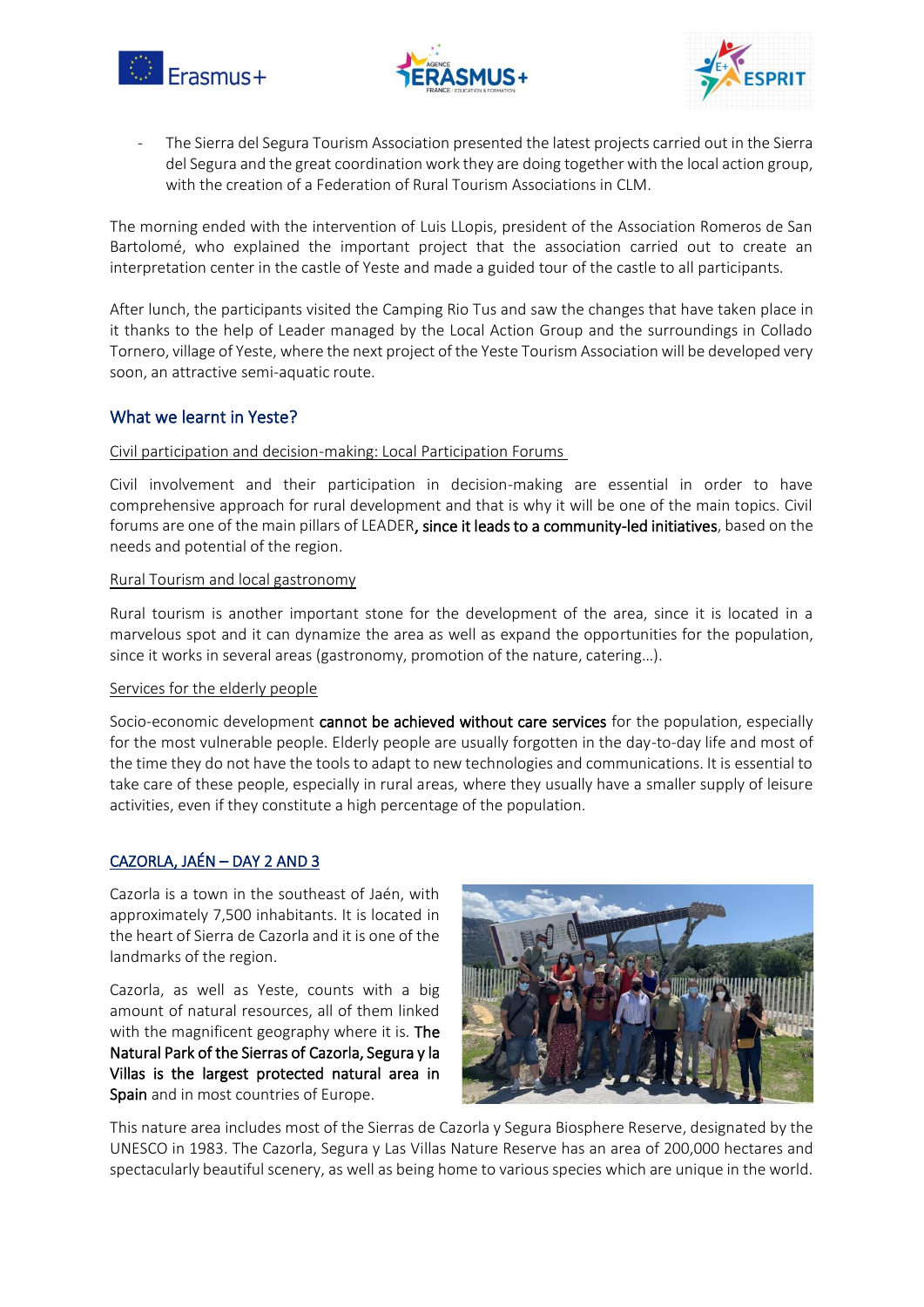





These 200,000 hectares of mountains are located to the northwest of Jaén, with leafy pinewoods containing unique species such as the Cazorla violet, the Valverde lizard, a narcissus that is claimed to be the smallest in the world, and a particular carnivorous plant. This is the birthplace of the Guadalquivir (in the site known as the Cañada de las Fuentes, at a height of over 1,330 metres) and Segura rivers. The Reserve covers lands from 23 municipal districts in the regions of Cazorla, Segura, Quesada and Las Villas, and has the privilege of being home to various species such as the Spanish ibex, red deer and wild boar, as well as mouflons, which can be seen living in semi-captivity in the Collado del Almendral game park.

# What we did in Cazorla?

Sierra De Cazorla Rural Development Association has received the European partners on June 9 and 10.

The program and themes devised by the LAG SIERRA DE CAZORLA have included visits and workshops related to:

- projects financed by LEADER in the Sierra de Cazorla,
- management of cultural and natural heritage with Alma Gaia and approach to the culture of Virgin Olive Oil and Olearum Oleotourism (with oil tasting, visit to Aceites Cazorla cooperative and the Sierra de Cazorla Regulatory Council),
- the territory's commitment to renewable energies, especially biomass as well as visits to the facilities of the Municipal Pool of Cazorla and Hotel Spa Sierra de Cazorla.
- workshop on culture, sport and leisure economy and on how to enhance the potential of a territory with the support of municipalities and the participation of the population.

So, Toni Marín, manager of the GAL SIERRA DE CAZORLA, presented the Sierra de Cazorla Development Strategy and the participants attended a workshop called "Commitment of rural municipalities to culture and sports as a motor of development", with the participation and experiences of: De Pozo Alcón City Council, Cazorla City Council, Quesada and La Iruela City Council, as well as the entities: Colectivo 3 de Omega and Ricardo Moreno from the direction of the Ultra Southern Forest Trail.

These participants shared their initiatives in the territory:

- cultural events, such as the Cazorla Blues Festival or the FIT Cazorla International Theater Festival, the Del Agua-Sierra Del Pozo Festival,
- sporting events such as the Ultra Trail Bosques del Sur or the Sierra de Triathlon in Pozo Alcón
- the commitment and enhancement of the cultural heritage of the municipality of Quesada (Zabaleta and Miguel Hernández Museum, Jose Luis Verdes), or the set of Levantine rock art, and the world heritage site of the Roman Villa of Bruñel.
- In addition, a manifesto on the importance of culture and arts in general and in rural areas was provided by the Omega 3 Collective.

The program ended with the experience of the Transhumance through the district of Burunchel (La Iruela).

# What we learnt in Cazorla?

#### Oil market and rural tourism

The oil market is one the main pillars of the economy of the region and it is related with many other initiatives related with tourism and economy dynamization. The enhancement of the value of the oil and the creation of new products through innovation has developed a new market, capable of creating jobs and mobilizing endogenous resources. Also, it has been possible thanks to a collaborative approach, which led olive workers to join forces in cooperatives.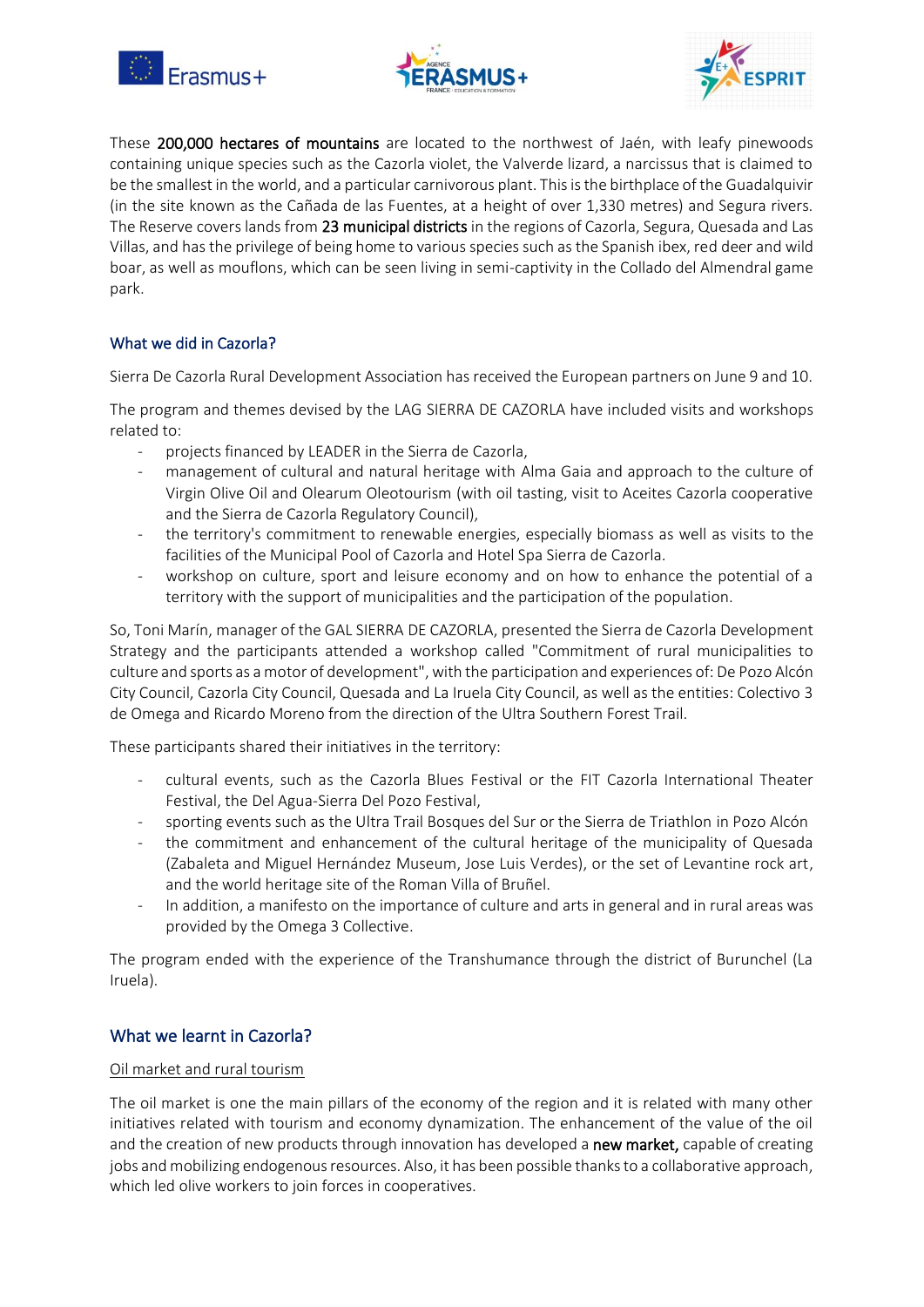





#### Renewable energies

Cazorla is a pioneer municipality in the application of renewable energies based on the olive pit. Several locations in the town are now working thank to this type of energy and they have demonstrated it is 100% viable. Also, it shows how a small town can lead the way to 2030 Agenda, since this is a suitable example of what can be done in rural areas for sustainability and circular economy.

#### Leisure and culture

Cazorla is also one of the cradles of culture dissemination in rural areas in Spain though festivals, museums, cinema or sports. Rural development of villages cannot be achieved without working on what brings life to its people: art, literature, music, cinema...Culture can function also as a rural attraction for any kind of tourists such as families or young people.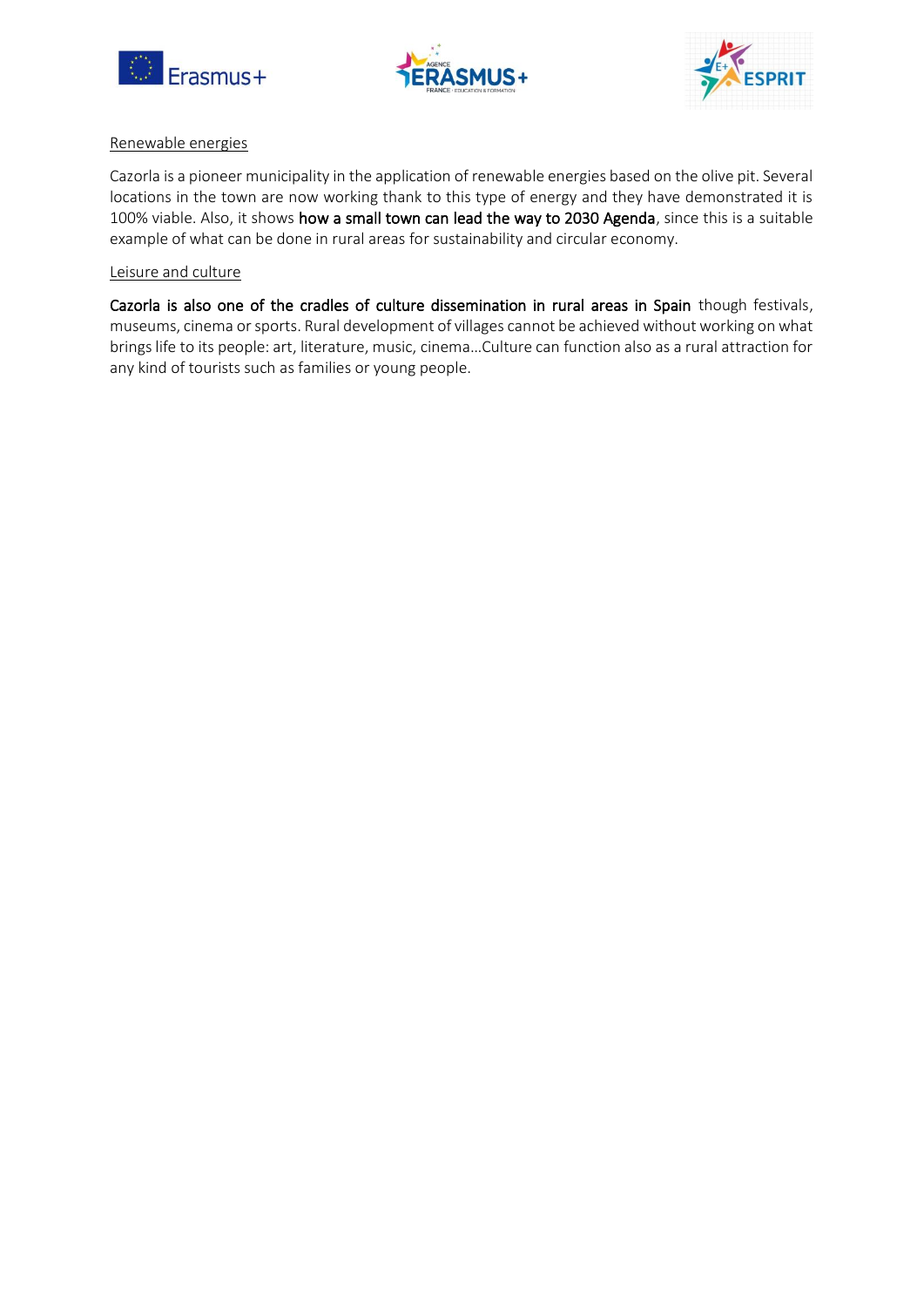





# Detailed program

# *TUESDAY, 8TH JUNE. YESTE (ALBACETE)*

| 8:30  | <b>Breakfast</b>                                                                                                                                                 |
|-------|------------------------------------------------------------------------------------------------------------------------------------------------------------------|
| 9:30  | Reception of visitors at Yeste Castle yard.                                                                                                                      |
| 9:45  | Welcome by Cortes Buendía, President of Sierra del Segura Local Action Group                                                                                     |
| 10:15 | Presentation and contextualization of Sierra del Segura region.                                                                                                  |
| 10:35 | Citizen participation forums, LEADER project                                                                                                                     |
| 10:50 | Projects financed by Sierra del Segura Local Action Group. Table of experiences:                                                                                 |
|       | - Local tourism association.                                                                                                                                     |
|       | - Association of regional tourism.                                                                                                                               |
|       | - Tindavar Association (production of olive oil).                                                                                                                |
|       | - Tourism entrepreneur in the area.<br>- Honorato Fernández Foundation.                                                                                          |
|       |                                                                                                                                                                  |
| 11:30 | Debate and question time                                                                                                                                         |
| 11:50 | Visit to the Historical Interpretation Center of the Order of Santiago (guided visit by Luis Llopis<br>Blázquez. President Romeros de San Bartolomé Association) |
| 13:00 | Departure to "Camping del Río Tus"                                                                                                                               |
| 13:35 | Visit to the ecological garden of the "Río Tus Camping"                                                                                                          |
| 14:15 | Lunch based on local products and zero-kilometre in "Camping del Río Tus" (16€/person)                                                                           |
| 15:45 | Visit to the Río Tus Camping complex.                                                                                                                            |
| 16:30 | Walk of approximately 2 km to the viewpoint of the Arroyo de los Marines.                                                                                        |
| 18:30 | Return to Yeste                                                                                                                                                  |
| 19:00 | Free time                                                                                                                                                        |
| 20:00 | Dinner in the Hotel la Alberguilla                                                                                                                               |

# *WEDNESDAY, 9TH JUNE. YESTE (ALBACETE)- CAZORLA (JAÉN)*

| 9:00        | Breakfast in the hotel                                                                       |
|-------------|----------------------------------------------------------------------------------------------|
| 10:00       | Departure to Cazorla (Jaén)                                                                  |
| 13:00       | Arrival to Cazorla (Hotel Villa Turística de Cazorla) (41€/person/ night). Breakfast         |
|             | included                                                                                     |
| 14:30       | Lunch in Mesón Leandro (25€/ person)                                                         |
| 16:30-17:30 | <b>Historical Centre of Cazorla:</b>                                                         |
|             | Ruinas de Santa María - Bóveda / Molino Harinero / Project of reintroduction of the          |
|             | Bearded vulture                                                                              |
| 17:30-18:30 | Oil tasting: AGRARIA OLEARUM                                                                 |
|             |                                                                                              |
| 19:00-20:00 | <b>Municipal swimming pool of Cazorla, Installations with the use of biomass for thermal</b> |
|             | purposes (olive pit)                                                                         |
|             |                                                                                              |
| 21:00       | Dinner. Taberna Lusco (around 20 $\epsilon$ , to be confirmed)                               |
|             |                                                                                              |